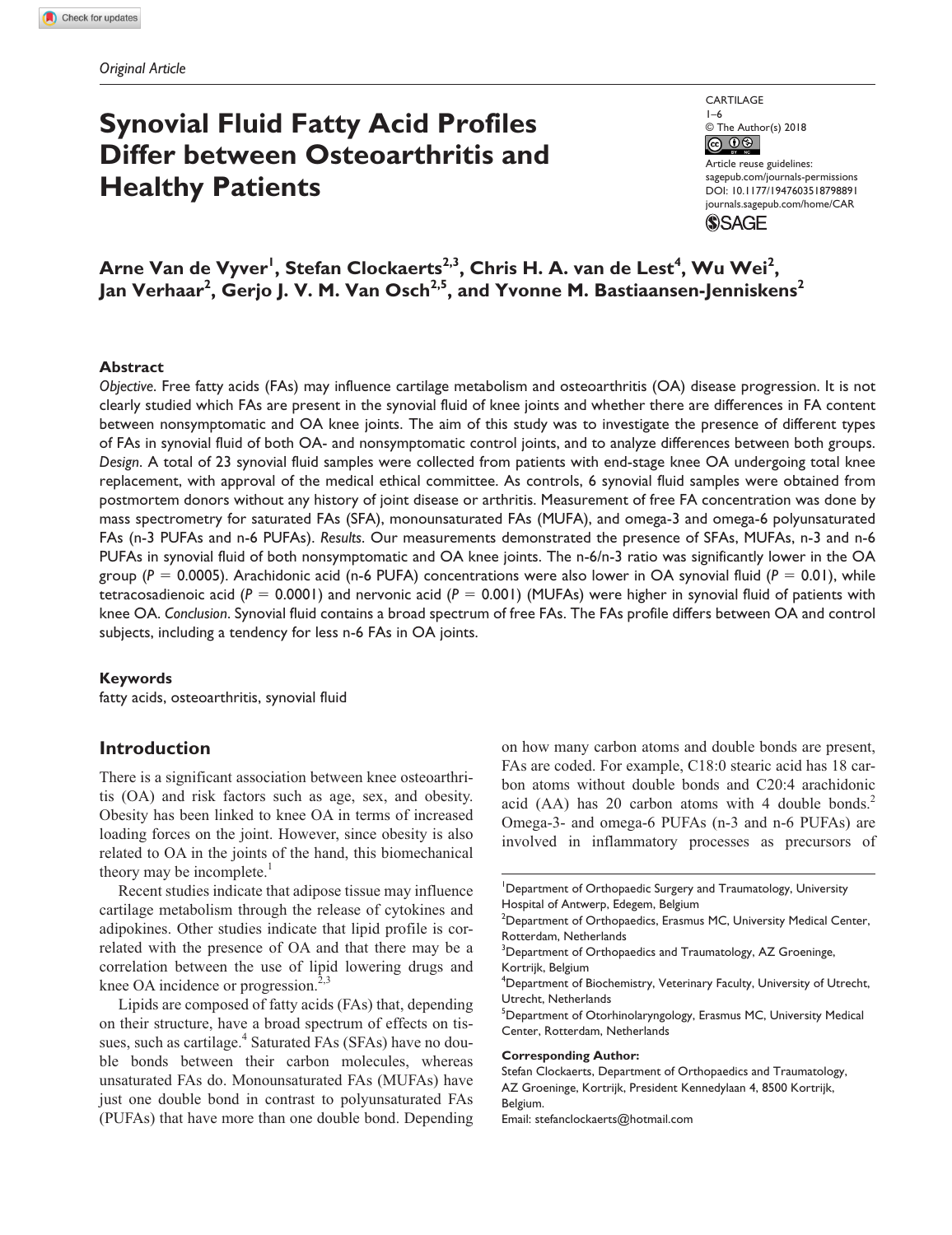eicosanoids, such as prostaglandins, thromboxanes, resolvins, and leucotrienes. Generally, n-3 PUFAs inhibit inflammation, while n-6 PUFAs enhance inflammatory pathways.<sup>5,6</sup>

Studies suggest that OA is influenced by lifestyle factors, such as obesity, diet, or drug usage (e.g. statins).<sup>6</sup> A recent study shows that obesity may not induce OA by the increased loadings on the joint alone. Higher FA concentrations in obesity could induce systemic inflammation and enhance OA.<sup>7</sup> A low n-6/n-3-ratio on the other hand, may have a beneficial impact on OA.<sup>6,8,9</sup>

It remains unclear which FAs are actually present in synovial fluid of OA patients and if the spectrum of FAs found is different from that in nonsymptomatic joints. We conducted a study measuring the concentrations of FA in the synovial fluids of both OA- and nonsymptomatic control knee joints.

#### **Materials and Methods**

# *Participants and Harvesting of Synovial Fluid Samples*

Twenty-three synovial fluid samples were anonymously collected from patients with end-stage knee OA undergoing total knee replacement. The patients implicitly consented to the use of these tissues for scientific research, in accordance with the guidelines of the Federation of Biomedical Scientific Societies [\(http://www.federa.org](http://www.federa.org)), with approval from the local ethics committee in Rotterdam, the Netherlands (approval number MEC-2004-322). As controls, 6 synovial samples were obtained from postmortem donors (Articular Engineering, Northbrook, UK) with no clinical history of joint disease (cause of death: 3 times a cardiopulmonary arrest, 3 times respiratory failure). Age, gender, and body mass index (BMI) were recorded. Each sample was centrifuged at  $250 \times g$  for 8 minutes and supernatant was stored in aliquots of 1 mL at −80°C. Samples were shipped on dry ice for further analysis.

## *Mass Spectrometry*

*Extraction and Isolation of Free FAs.* FA was extracted by isooctane, after which analysis happened by means of mass spectrometry as previously described.<sup>10,11</sup> In summary, to each sample of 100 μL synovial fluid, 300 µL phosphatebuffered saline, 100 µL internal standard, and 500 µL methanol were added. The mixture was acidified with 20 µL 1.25 M HCl. Finally, iso-octane was added and after thorough mixing, the layers were separated by centrifugation at 1000  $\times$  *g* for 1 minute. The top layer was then removed and transferred into a glass tube. The iso-octane extraction was repeated once, after which the fatty acid containing, pooled extracts had evaporated under a constant stream of nitrogen

gas at 40°C. Deuterated palmitic acid [7,7,8,8-2H4] (Cambridge Isotopes Laboratories Inc., Cambridge, MA) was used as an internal standard to the samples (10 nmol/sample). As a quality control a mixture of all the synovial fluid samples (5 µL each) was used, which was extracted and analyzed in the same way as the individual samples. To avoid interassay variations, all samples were extracted and analysed in a single session.

*Analysis of FA by HPLC Mass Spectrometry.* Free FAs were dissolved in 100 μL of methanol:acetonitrile:chloroform: water (46:20:17:17, vol/vol/vol/vol). After dilution,  $100\times$ , 40 μL of the samples were injected onto a Halo C18 (150  $\times$  3.0 mm; particle size of 2.7  $\mu$ m) HPLC column (Advanced Material Technology Inc., Wilmington, DE). The temperature of the column was maintained at 40°C, and the lipids were eluted using a linear gradient, from acetonitrile:methanol:water (6:9:5, vol/vol/vol) 2.5 mM ammonium acetate to acetone:methanol (4:6, vol/vol) 2.5 mM ammonium acetate for 15 minutes, followed by isocratic elution with the latter solvent for 10 minutes and regeneration of the column for 5 minutes, all at a flow rate of 0.6 mL/min. Mass spectrometry of free FAs was performed using electrospray ionization (ESI) on a 2000 QTRAP system (Applied Biosystems, Nieuwerkerk aan de IJssel, the Netherlands). Source temperature was set to 450°C and nitrogen was used as curtain gas. The declustering potential was set to −40 V. Full scans were performed in negative mode in the mass/charge (*m*/*z*) range from 225 to 400 amu. Peaks were identified by comparison of retention time and mass spectra with authentic standards, and calibration curves were generated to correct for differences in response factors. Quality control samples were included at different time point during the analysis. The intra-assay variation was greatly dependant on the concentration of the FA, ranging from 1.1% to 7.8% for high and low FA concentrations, with regard to the standard curves, respectively.

*Data Processing.* Analyst software (version 1.4.2; MDS Sciex, Concord, ON, Canada) was used to record FA data and exported in mzXML format. Peak detection, integration, and alignment were performed using the open-source software package XCMS, running under R statistical software.<sup>12</sup> Data shown are all free FAs detectable by mass spectrometry in the synovial fluid.

#### *Statistical Analysis*

Data were analyzed using GraphPad Prism 6. Statistical analysis was performed with Mann-Whitney *U* test. *P* values were adjusted with a Bonferroni correction to account for multiple testing. A *P* value of less than 0.05 was considered significant.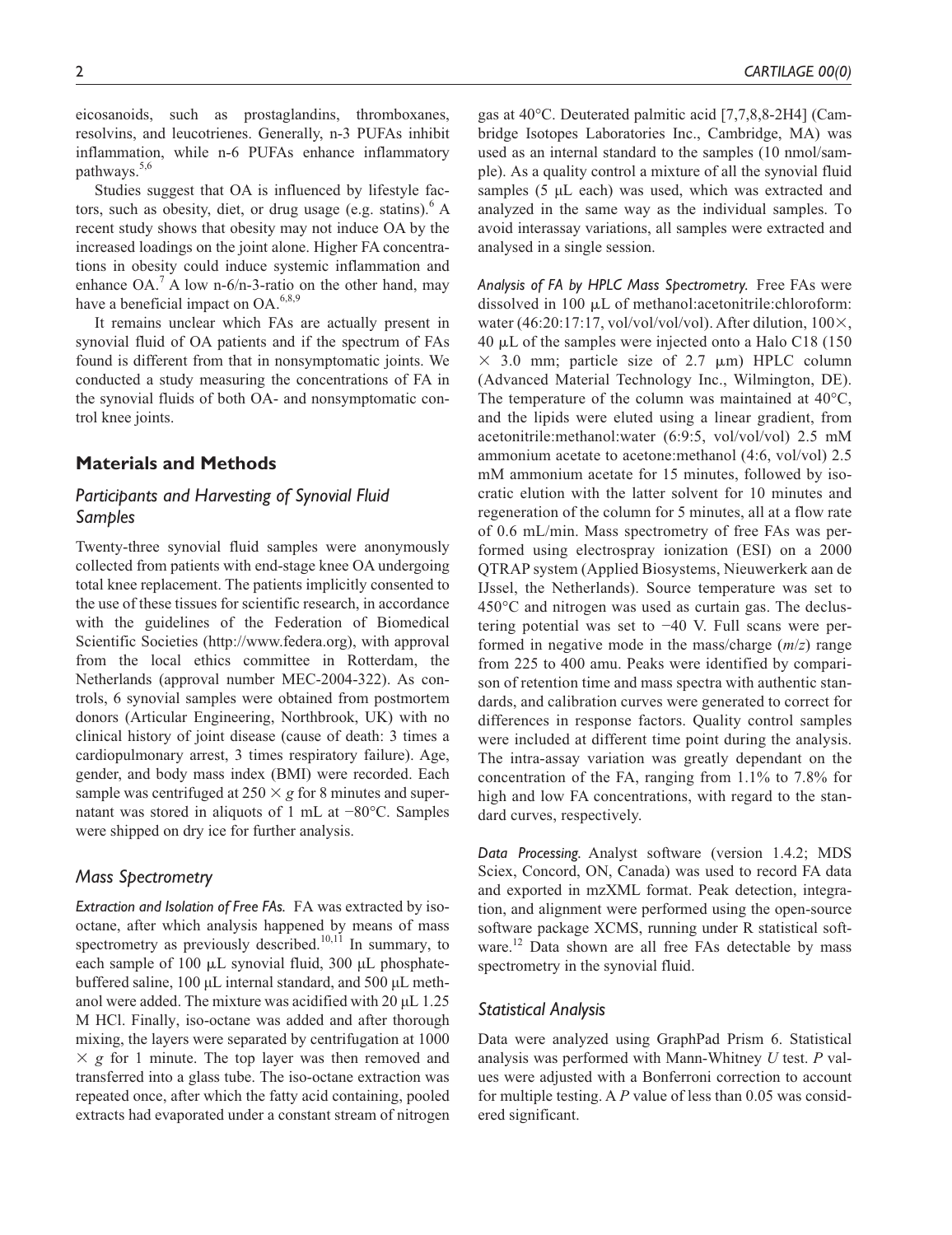|                                         | OA Subjects (Mean $\pm$ SEM)                                          | Non-OA Subjects (Mean $\pm$ SEM)                                      | Adjusted P Value <sup>a</sup> |
|-----------------------------------------|-----------------------------------------------------------------------|-----------------------------------------------------------------------|-------------------------------|
| <b>Saturated FAs</b>                    |                                                                       |                                                                       |                               |
| Myristic acid                           | $40.50 \times 10^{6} + 11.34 \times 10^{6}$                           | $32.23 \times 10^6 \pm 35.76 \times 10^6$                             | 1.00                          |
| Palmitic acid                           | $1127.00 \times 10^6 \pm 191.84 \times 10^6$                          | $1605.00 \times 10^6 + 910.29 \times 10^6$                            | 0.77                          |
| Stearic acid                            | $567.60 \times 10^{6} \pm 64.90 \times 10^{6}$                        | 716.80 $\times$ 10 <sup>6</sup> $\pm$ 170.19 $\times$ 10 <sup>6</sup> | 0.66                          |
| Arachidic acid                          | $1.39 \times 10^6 \pm 0.12 \times 10^6$                               | $1.10 \times 10^6 \pm 0.33 \times 10^6$                               | 0.58                          |
| Tetracosadienoic acid                   | $1.91 \times 10^6 \pm 0.53 \times 10^6$                               | $0.20 \times 10^6 \pm 0.10 \times 10^6$                               | 0.0001                        |
| Monounsaturated FAs                     |                                                                       |                                                                       |                               |
| Nervonic acid                           | $127.50 \times 10^{6} \pm 19.68 \times 10^{6}$                        | $18.61 \times 10^{6} \pm 23.20 \times 10^{6}$                         | 0.001                         |
| Oleic acid                              | $1027.00 \times 10^6 \pm 223.20 \times 10^6$                          | $1149.00 \times 10^6 \pm 22.87 \times 10^6$                           | 0.90                          |
| Omega-3 FAs                             |                                                                       |                                                                       |                               |
| Eicosapentaenoic acid (EPA)             | $2.36 \times 10^6 \pm 0.31 \times 10^6$                               | $3.55 \times 10^{6} \pm 2.18 \times 10^{6}$                           | 0.54                          |
| Docosahexaenoic acid (DHA)              | 68.72 $\times$ 10 <sup>6</sup> $\pm$ 5.26 $\times$ 10 <sup>6</sup>    | $49.09 \times 10^{6} \pm 11.59 \times 10^{6}$                         | 0.25                          |
| $\alpha$ -Linolenic acid                | 527.60 $\pm$ 71.65                                                    | $758.50 \pm 542.20$                                                   | 0.55                          |
| Dihomo- $\gamma$ -linolenic acid (DGLA) | 33.86 $\times$ 10 <sup>6</sup> $\pm$ 5.10 $\times$ 10 <sup>6</sup>    | $26.97 \times 10^6 \pm 3.31 \times 10^6$                              | 0.10                          |
| Omega-6 FAs                             |                                                                       |                                                                       |                               |
| Arachidonic acid (AA)                   | $88.40 \times 10^{6} \pm 12.85 \times 10^{6}$                         | $366.30 \times 10^6 \pm 125.73 \times 10^6$                           | 0.01                          |
| Linoleic acid (LA)                      | 709.20 $\times$ 10 <sup>6</sup> $\pm$ 190.80 $\times$ 10 <sup>6</sup> | $1360.00 \times 10^6 \pm 278.12 \times 10^6$                          | 0.58                          |
|                                         |                                                                       |                                                                       |                               |

**Table 1.** Median Fatty Acid Concentrations in Synovial Fluid of OA and Non-OA Subjects (pmol/mL).

 $OA =$  osteoarthritis;  $FAs =$  fatty acids;  $SEM =$  standard error of the mean.

<sup>a</sup>P values were adjusted with a Bonferroni correction to account for multiple testing.

# **Results**

## *Study Group*

Male to female ratios in both groups were equal (OA group male:female 11:12; non-OA group 3:3). The median age in the OA group was 72.8 years (range 45-86 years), whereas in the nonsymptomatic group it was 66.5 years (range 51-74 years).

Median BMI was 29.1 kg/m<sup>2</sup> (range 23.4-41.8 kg/m<sup>2</sup>) in the OA group and 29.2 kg/m<sup>2</sup> (range 25.2-36.9 kg/m<sup>2</sup>) in the nonsymptomatic group.

#### *Saturated Fatty Acids*

The SFAs detected in synovial fluid were myristic acid (C14:0), palmitic acid (C16:0), stearic acid (C18:0), arachidic acid (C20:0), and tetracosadienoic acid (C24:0). The levels of tetracosadienoic acid were higher in synovial fluid of people with OA than in that of people without OA  $(P =$ 0.0001). Arachidic acid ( $P = 0.58$ ), myristic acid ( $P = 0.99$ ) 1.00), palmitic acid ( $P = 0.77$ ), and stearic acid ( $P = 0.66$ ) concentrations were similar in both groups (**Table 1**).

#### *Monounsaturated Fatty Acids*

Two MUFAs were detected in the synovial fluids, namely nervonic acid (C24:1) and oleic acid (C18:1). Nervonic acid was present in higher concentrations in the OA group ( $P =$ 0.001), whereas oleic acid concentrations were equal in both groups  $(P = 0.90)$ .

## *n-3 Polyunsaturated Fatty Acids*

Within the n-3 group, eicosapentaenoic acid (EPA) (C20:5) and docosahexaenoic acid (DHA) (C22:6) were detected in synovial fluid of OA and non-OA subjects (**Figs. 1** and **2**). Other less known but prevalent n-3 PUFAs were  $\alpha$ -linolenic acid (ALA) (C18:3) and dihomo-γ-linolenic acid (DGLA) (C20:3). Overall, there were no significant differences between both groups (**Table 1**).

# *n-6 Polyunsaturated Fatty Acids*

The detected n-6 PUFAs were arachidonic acid (AA) (C20:4) and linoleic acid (LA) (C18:2). AA concentrations were lower in the OA group than in the non-OA group ( $P =$ 0.01) (**Fig. 3**). This was not the case for LA ( $P = 0.58$ ).

## *n-6/n-3 Ratio*

We calculated the n-6/n-3-ratio  $(AA/(\text{DHA + EPA}))$  and found 6.68 times lower n-6/n-3-ratio in the OA group ( $P =$ 0.0005) (**Fig. 4**).

## **Discussion**

The aim of this study was to investigate the presence of different types of FAs in synovial fluid of OA- and nonsymptomatic control knee joints, and to analyze differences between both groups. Different SFAs, MUFAs, and PUFAs were detectable in synovial fluid of OA- and nonsymptomatic control patients.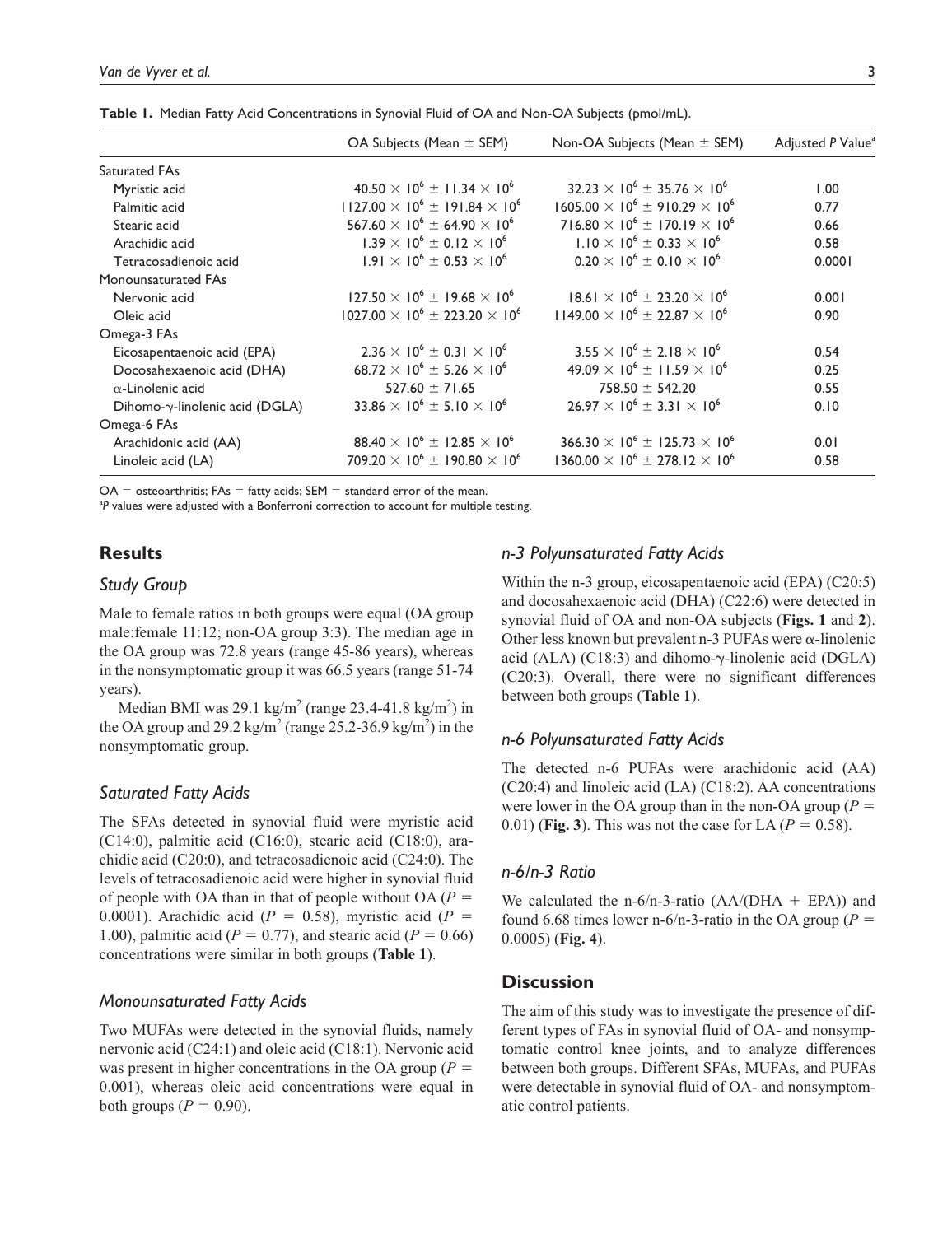

**Figure 1.** Omega-3 levels showing docosahexaenoic acid (DHA) in the synovial fluid of osteoarthritis (OA) and non-OA patients. Boxes indicate the 25% to 75% range, whiskers indicate the minimum and the maximum range.



**Figure 2.** Omega-3 levels showing eicosapentaenoic acid (EPA) in the synovial fluid of osteoarthritis (OA) and non-OA patients. Boxes indicate the 25% to 75% range, whiskers indicate the minimum and the maximum range.

More tetracosadienoic acid (SFA) and nervonic acid (MUFA), and less AA (n-6 PUFA) were found in the synovial fluid of OA patients than in the synovial fluid of nonsymptomatic patients. n-3 PUFAs were similar in both groups.

In addition, the n-6/n-3-ratio was significantly lower in the OA group than in the control group. This was mainly due to lower concentrations of AA in the OA group.

In the current study, concentrations of SFAs were comparable between OA and nonsymptomatic control knees, except for tetracosadienoic acid, which was higher in OA synovial fluid. To our knowledge, tetracosadienoic acid has never been analyzed in synovial fluid before and we are the first to report its levels in OA- and nonsymptomatic synovial



**Figure 3.** Arachidonic acid (AA) levels in osteoarthritis (OA) and non-OA patients. **\*\****P* = 0.0005.



**Figure 4.** Omega-6/omega-3-ratio in the synovial fluid of osteoarthritis (OA) and nonsymptomatic control joints. The ratio is determined based on absolute levels of arachidonic acid (AA) divided by the sum of absolute docosahexaenoic acid (DHA) and eicosapentaenoic acid (EPA) levels. Boxes indicate the 25% to 75% range, whiskers indicate the minimum and maximum range of this ratio.  $*$ *P* = 0.0005.

fluid. The effects of saturated FAs on cartilage have not been completely elucidated. *In vitro*, SFAs such as palmitic acid promote the secretion of interleukins (IL) and matrix metalloproteinases (MMP).<sup>4</sup> Other SFAs, such as myristic- and stearic acid induce IL-6 in a dose-dependent way.<sup>2</sup>

Nervonic acid, a MUFA with neuroprotective effects as a major component of brain phospholipids, had higher concentrations in the synovial fluid of OA patients than in nonsymptomatic patients. Interestingly, Wu *et al*. 6 found a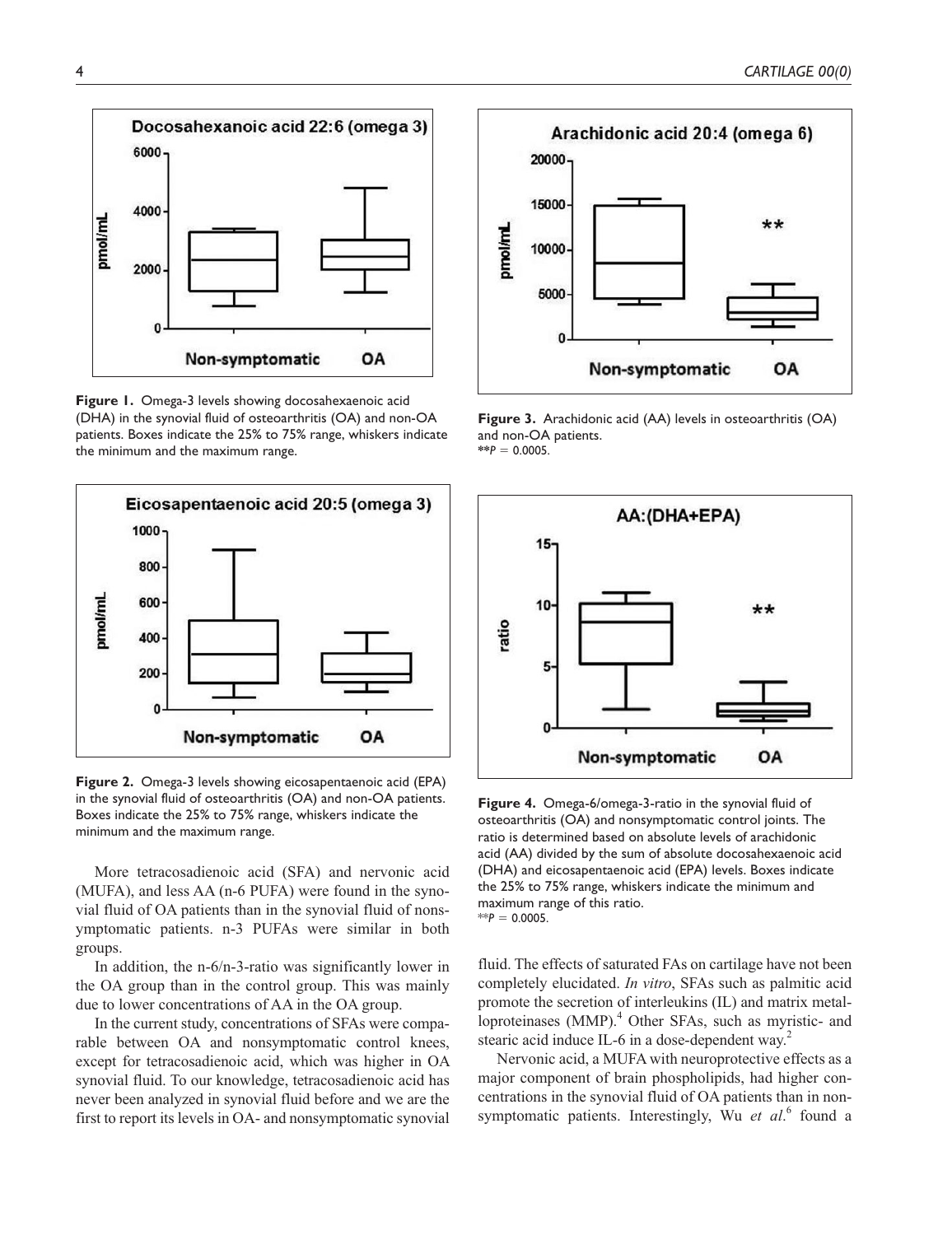negative correlation between joint synovitis and nervonic acid in serum or synovial fluid, but no differences in concentrations were found between synovial fluid of OA and nonsymptomatic knees. Palmitic acid, oleic acid, and linoleic acid concentrations, however, were lower in synovial fluid of OA knees compared with non-OA knees.<sup>6</sup>

This different observation between both studies may be due to the variability in OA phenotypes that was studied. Wu *et al.*<sup>6</sup> induced OA by destabilization the medial meniscus, a standardized mouse model for posttraumatic OA, whereas the OA population in our study is a mixture of different OA phenotypes.

The effects of tetracosadienoic acid and nervonic acid on cartilage and other joint tissues is, however, unknown. Future research should elucidate the effect of these FA in the joint and whether they are an interesting target in OA.

AA concentrations were lower in synovial fluid of OA patients than in nonsymptomatic patients. AA is an n-6 PUFA with pro-inflammatory properties. *In vitro* analysis of the effect of LA (also an n-6 PUFA) on chondrocytes indicate an increase in prostaglandin E2 (PGE2) production in the presence of tumor necrosis factor– $\alpha$  (TNF- $\alpha$ ), resulting in increased destruction of chondrocytes.<sup>4</sup> Furthermore, it is described that AA converses to different types of eicosanoids, such as prostaglandins, leukotrienes, and thromboxane mediated by the enzymes cyclooxygenase (COX) and lipoxygenase (LOX).<sup>13</sup> The study of Baker *et al.*<sup>8</sup> demonstrated a correlation between serum AA levels and magnetic resonance imaging signs of synovitis in OA knees, but did not indicate a relation between AA and cartilage loss.<sup>5</sup> Our hypothesis was that AA and LA levels would be higher in the synovial fluid of people with OA, but this was not the case in our study. Wu and colleagues on the other hand did not find any difference in AA level between OA and nonsymptomatic synovial fluid.<sup>6</sup>

Our group previously showed that, in end-stage knee OA, synovitis and inflammation in the infrapatellar fat pad is less pronounced and perhaps even suppressed by the more pro-fibrotic phase of inflammation that seems to settle.<sup>14</sup> Therefore it is possible that an increased n-6 PUFA profile can only be found in early stage and not in end stage OA. Another possibility is that preoperative usage of nonsteroidal anti-inflammatory drugs (NSAIDs) or intra-articular steroid injections might have lowered n-6 PUFA-levels, but unfortunately, we do not have data on NSAID usage.

We could not find a relation between synovial fluid FA-concentrations and donor BMI. Previous studies however stated that FA concentrations in serum are higher in obese than in nonobese individuals.<sup>15,16</sup> Most of our samples were obtained from patients with end-stage OA. Previously, in another cohort including end-stage OA patients, we did not observe effects of BMI on the

presence of macrophages in adipose tissue in the joint or on the effect this adipose tissue had on cartilage.<sup>12</sup> It is likely that OA affects the presence of FAs in the synovial fluid to a larger extent than the BMI in this group of patients.

Although we did not have information about serum FA levels in our population, we know from the study of Wu et *al*.<sup>6</sup> that absolute serum concentrations of FAs are lower than synovial fluid FAs concentrations. Their study showed that all synovial FAs, except docosadienoic acid were negatively associated with OA severity. No relationship between n-6/n-3-ratio and OA was seen.

Interestingly, when analyzing serum FA concentrations, they observed a positive correlation between n-6-PUFAs and OA and an expected negative relation between n-3-PU-FAs and OA.<sup>6</sup>

Our study population was relatively small  $(n = 29)$  with unfortunately no available data on comorbidities, symptoms, diet, or medication history (e.g., NSAIDs, statins or intra-articular steroid injections) since we collected the synovial fluid anonymously. In addition, no clinical assessment of people undergoing total knee replacement was available, but we can assume that they had symptoms correlating with end-stage OA such as pain. For the other group we can assume that there was no end-stage knee degeneration since total knee replacement was not performed.

Despite these limitations, we think that one of the strengths of our study is the well-balanced data set for age, sex distribution, and BMI between cadaveric non-OA donors and end-stage OA patients.

In summary, this study shows for the first time the broad FA profiles of synovial fluid in knee joints of OA and nonsymptomatic patients and differences in levels between these 2 populations. Since this is a cross-sectional study, we cannot determine whether the different FA profiles are caused by the presence of OA or have contributed to the development of OA. The differences in FA levels (in synovial fluid) may provide more insights in the disease process of OA and could provide a potential target for the treatment of OA.

#### **Acknowledgments and Funding**

The author(s) disclosed receipt of the following financial support for the research, authorship, and/or publication of this article: Yvonne M. Bastiaansen-Jenniskens was financially supported by the Technology Foundation STW (Veni grant) and by the Dutch Arthritis Foundation (#LLP11). This study was funded by Anna Fonds.

#### **Declaration of Conflicting Interests**

The author(s) declared no potential conflicts of interest with respect to the research, authorship, and/or publication of this article.